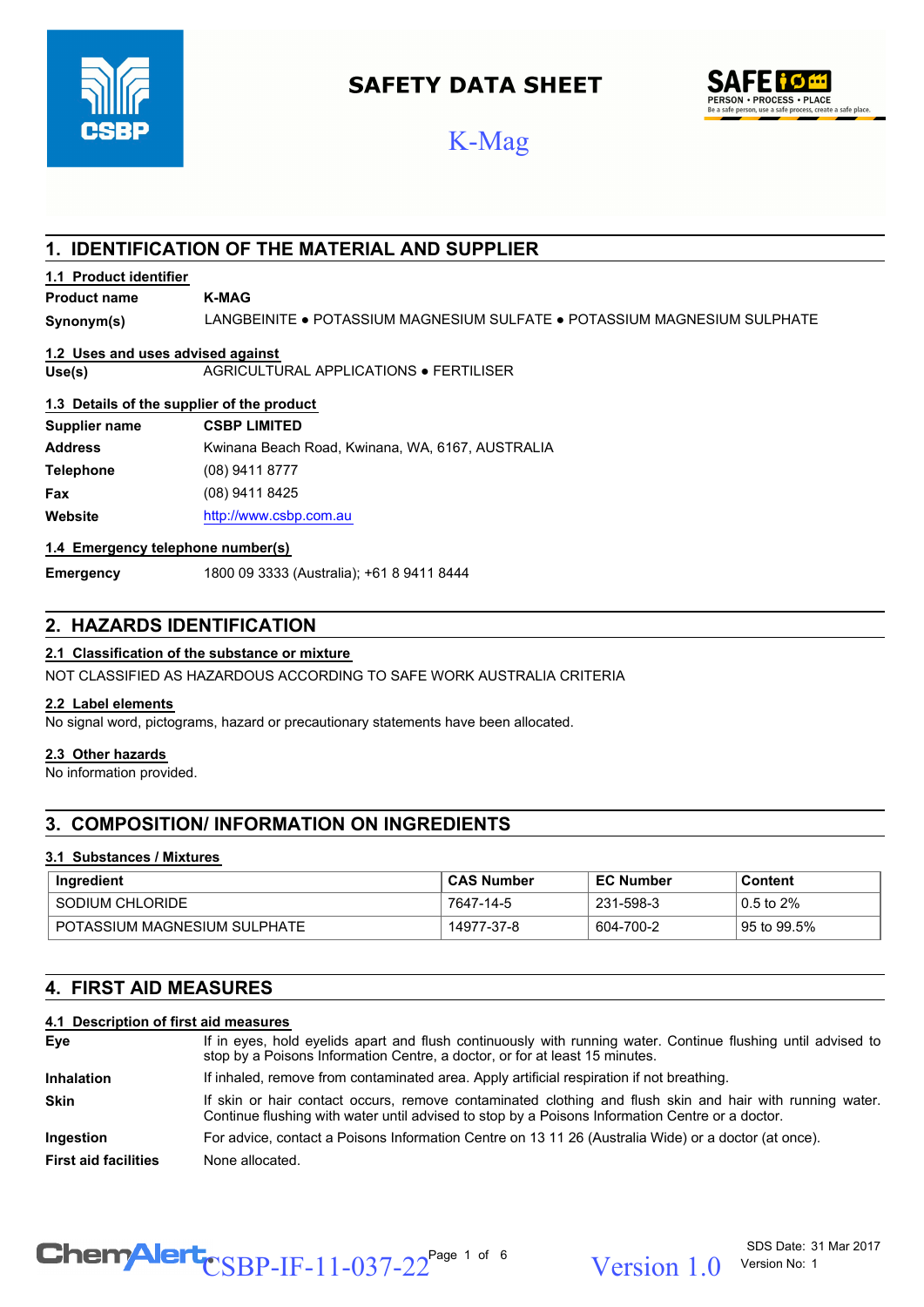#### **4.2 Most important symptoms and effects, both acute and delayed**

Adverse effects not expected from this product under normal conditions of use.

## **4.3 Immediate medical attention and special treatment needed**

Treat symptomatically.

## **5. FIRE FIGHTING MEASURES**

## **5.1 Extinguishing media**

Use an extinguishing agent suitable for the surrounding fire.

## **5.2 Special hazards arising from the substance or mixture**

Non flammable. May evolve toxic gases (sulphur oxides) when heated to decomposition.

## **5.3 Advice for firefighters**

Evacuate area and contact emergency services. Toxic gases may be evolved in a fire situation. Remain upwind and notify those downwind of hazard. Wear full protective equipment including Self Contained Breathing Apparatus (SCBA) when combating fire. Use waterfog to cool intact containers and nearby storage areas.

#### **5.4 Hazchem code**

None allocated.

## **6. ACCIDENTAL RELEASE MEASURES**

#### **6.1 Personal precautions, protective equipment and emergency procedures**

Wear Personal Protective Equipment (PPE) as detailed in section 8 of the SDS.

#### **6.2 Environmental precautions**

Prevent product from entering drains and waterways.

#### **6.3 Methods of cleaning up**

Contain spillage, then cover / absorb spill with non-combustible absorbent material (vermiculite, sand, or similar), collect and place in suitable containers for disposal.

#### **6.4 Reference to other sections**

See Sections 8 and 13 for exposure controls and disposal.

## **7. HANDLING AND STORAGE**

#### **7.1 Precautions for safe handling**

Before use carefully read the product label. Use of safe work practices are recommended to avoid eye or skin contact and inhalation. Observe good personal hygiene, including washing hands before eating. Prohibit eating, drinking and smoking in contaminated areas.

#### **7.2 Conditions for safe storage, including any incompatibilities**

Store in a cool, dry, well ventilated area, removed from incompatible substances and foodstuffs. Ensure containers are adequately labelled, protected from physical damage and sealed when not in use.

#### **7.3 Specific end use(s)**

No information provided.

## **8. EXPOSURE CONTROLS / PERSONAL PROTECTION**

#### **8.1 Control parameters**

#### **Exposure standards**

No exposure standards have been entered for this product.

#### **Biological limits**

No biological limit values have been entered for this product.

 $\text{CSBP-IF-11-037-22}^{\text{Page 2 of 6}}$  Version 1.0

SDS Date: 31 Mar 2017 Version No: 1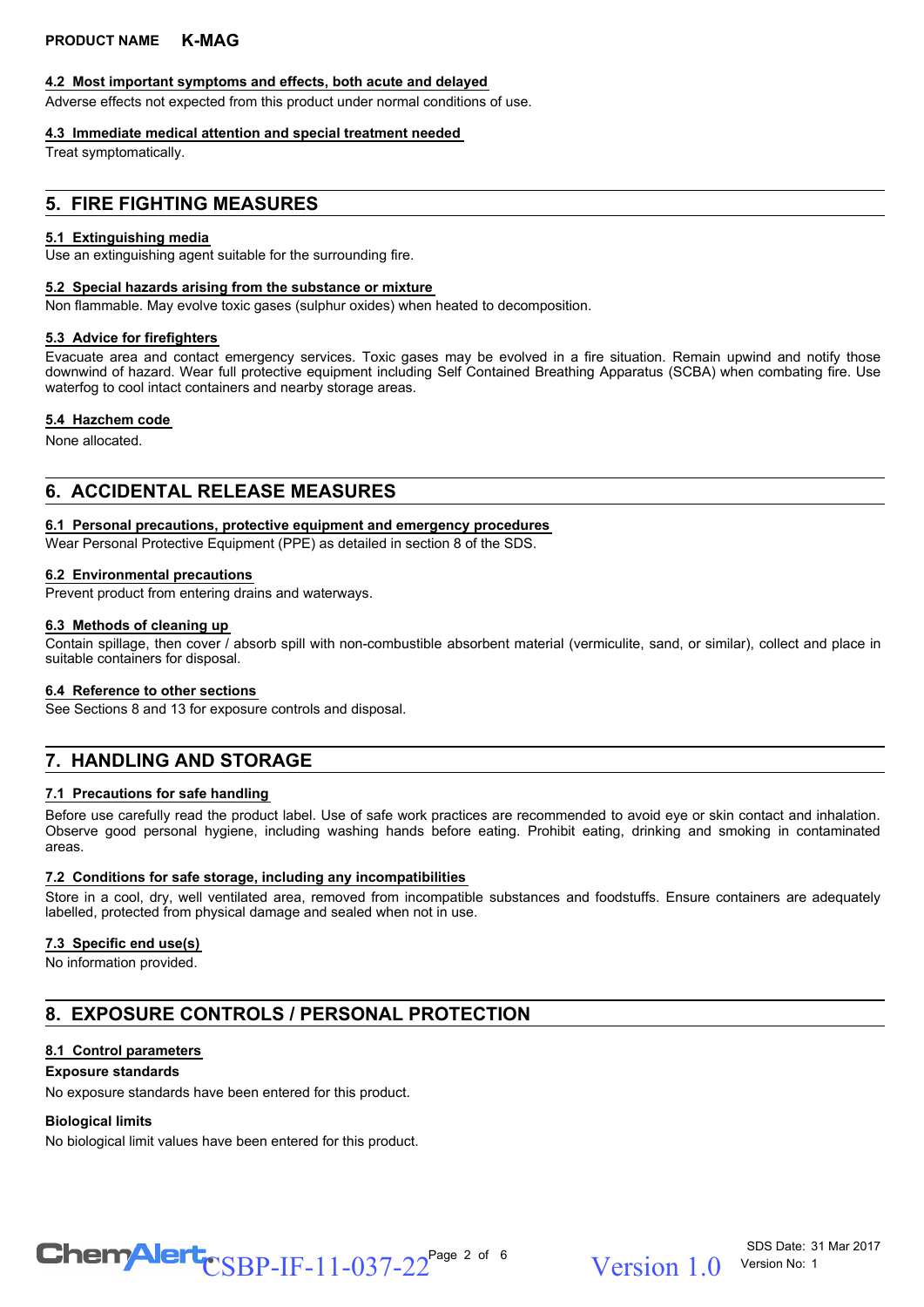#### **8.2 Exposure controls**

Avoid inhalation. Use in well ventilated areas. Where an inhalation risk exists, mechanical extraction ventilation is recommended. **Engineering controls**

#### **PPE**

| Eye / Face         | Wear dust-proof goggles.                                                            |
|--------------------|-------------------------------------------------------------------------------------|
| <b>Hands</b>       | Wear PVC or rubber gloves.                                                          |
| <b>Body</b>        | When using large quantities or where heavy contamination is likely, wear coveralls. |
| <b>Respiratory</b> | Where an inhalation risk exists, wear a Class P1 (Particulate) respirator.          |
|                    |                                                                                     |



## **9. PHYSICAL AND CHEMICAL PROPERTIES**

#### **9.1 Information on basic physical and chemical properties**

| <b>Appearance</b>                | WHITE/PINK/GREY GRANULES   |
|----------------------------------|----------------------------|
| Odour                            | <b>ODOURLESS</b>           |
| <b>Flammability</b>              | NON FI AMMABI F            |
| <b>Flash point</b>               | <b>NOT RELEVANT</b>        |
| <b>Boiling point</b>             | <b>NOT AVAILABLE</b>       |
| <b>Melting point</b>             | <b>NOT AVAILABLE</b>       |
| <b>Evaporation rate</b>          | <b>NOT AVAILABLE</b>       |
| рH                               | 7                          |
| <b>Vapour density</b>            | <b>NOT AVAILABLE</b>       |
| <b>Specific gravity</b>          | 2.81 to 2.85               |
| Solubility (water)               | <b>SOLUBLE</b>             |
| Vapour pressure                  | NOT AVAILABLE              |
| <b>Upper explosion limit</b>     | <b>NOT RELEVANT</b>        |
| Lower explosion limit            | NOT RELEVANT               |
| <b>Partition coefficient</b>     | NOT AVAILABLE              |
| <b>Autoignition temperature</b>  | <b>NOT AVAILABLE</b>       |
| <b>Decomposition temperature</b> | <b>NOT AVAILABLE</b>       |
| <b>Viscosity</b>                 | NOT AVAII ABI F            |
| <b>Explosive properties</b>      | <b>NOT AVAILABLE</b>       |
| <b>Oxidising properties</b>      | <b>NOT AVAILABLE</b>       |
| <b>Odour threshold</b>           | NOT AVAILABLE              |
| <b>Other information</b>         |                            |
| <b>Bulk density</b>              | 1.3 $t/m^3$ to 1.5 $t/m^3$ |
|                                  |                            |

## **10. STABILITY AND REACTIVITY**

#### **10.1 Reactivity**

**9.2** 

Carefully review all information provided in sections 10.2 to 10.6.

#### **10.2 Chemical stability**

Stable under recommended conditions of storage.

#### **10.3 Possibility of hazardous reactions**

Polymerization is not expected to occur.

#### **10.4 Conditions to avoid**

Avoid heat, sparks, open flames and other ignition sources.

#### **10.5 Incompatible materials**

Incompatible with oxidising agents (e.g. hypochlorites).

# $\text{CSBP-IF-11-037-22}^{\text{Page 3 of 6}}$  Version 1.0

Version 1 0 Version No: 1

SDS Date: 31 Mar 2017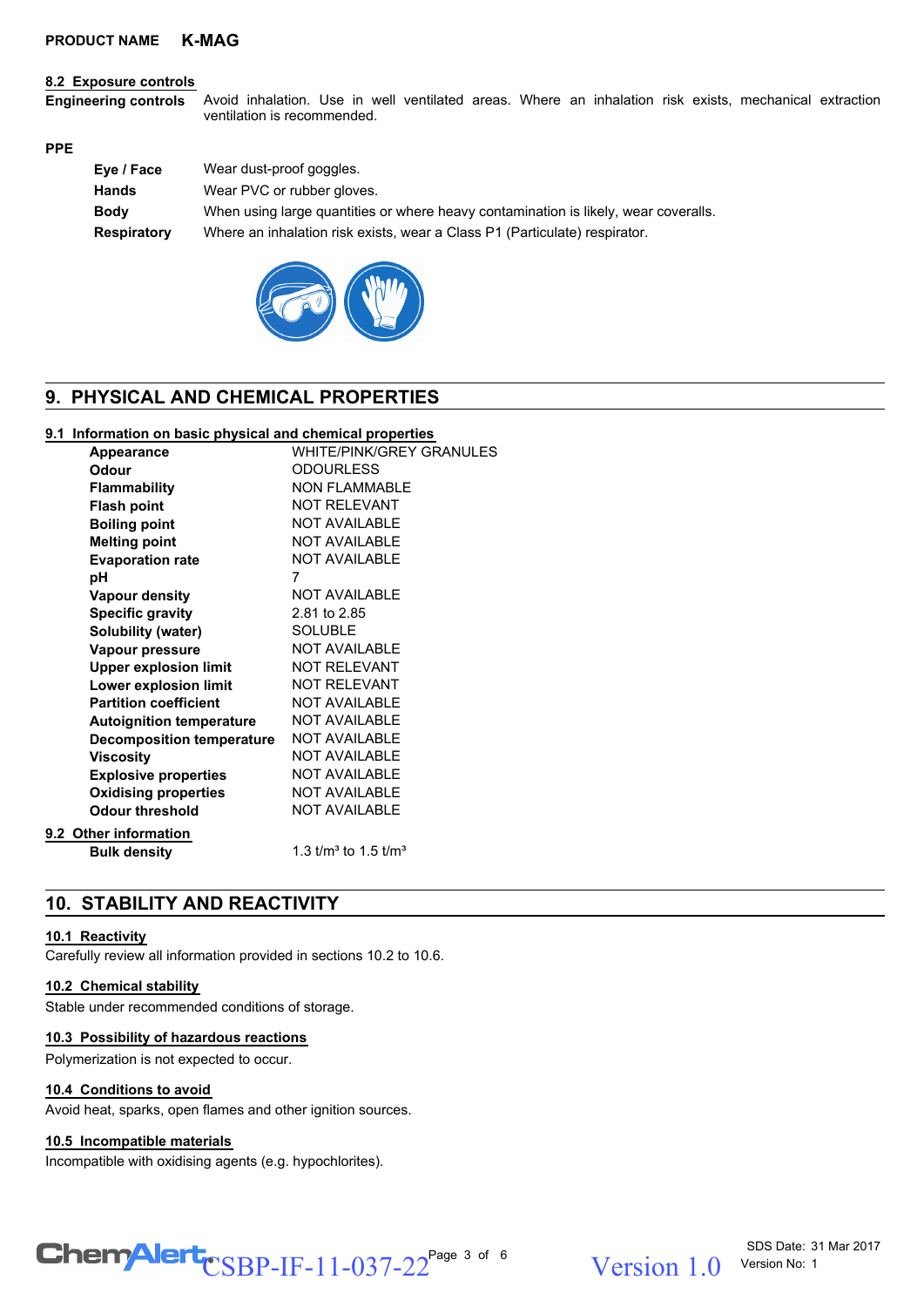#### **10.6 Hazardous decomposition products**

May evolve toxic gases (sulphur oxides) when heated to decomposition.

## **11. TOXICOLOGICAL INFORMATION**

## **11.1 Information on toxicological effects**

**Acute toxicity** This product is expected to be of low toxicity. Based on available data, the classification criteria are not met. **Information available for the ingredient(s):**

| Ingredient                         |                                                                                                                       | <b>Oral Toxicity (LD50)</b> | <b>Dermal Toxicity (LD50)</b> | <b>Inhalation Toxicity</b><br>(LC50) |
|------------------------------------|-----------------------------------------------------------------------------------------------------------------------|-----------------------------|-------------------------------|--------------------------------------|
| SODIUM CHLORIDE                    |                                                                                                                       | 3000 mg/kg (rat)            | $>$ 10000 mg/kg (rabbit)      | $> 42000$ mg/m <sup>3</sup> /1 hour  |
| <b>Skin</b>                        | Not classified as a skin irritant. Prolonged or repeated exposure to dust may result in irritation and<br>dermatitis. |                             |                               |                                      |
| Eye                                | Not classified as an eye irritant. Contact may result in mild irritation, lacrimation and redness.                    |                             |                               |                                      |
| <b>Sensitisation</b>               | Not classified as causing skin or respiratory sensitisation.                                                          |                             |                               |                                      |
| <b>Mutagenicity</b>                | Insufficient data available to classify as a mutagen.                                                                 |                             |                               |                                      |
| Carcinogenicity                    | Insufficient data available to classify as a carcinogen.                                                              |                             |                               |                                      |
| <b>Reproductive</b>                | Insufficient data available to classify as a reproductive toxin.                                                      |                             |                               |                                      |
| STOT - single<br>exposure          | Not classified as causing organ damage from single exposure.                                                          |                             |                               |                                      |
| <b>STOT - repeated</b><br>exposure | Not classified as causing organ damage from repeated exposure.                                                        |                             |                               |                                      |
| <b>Aspiration</b>                  | Not relevant.                                                                                                         |                             |                               |                                      |

## **12. ECOLOGICAL INFORMATION**

#### **12.1 Toxicity**

No information provided.

**12.2 Persistence and degradability**

No information provided.

#### **12.3 Bioaccumulative potential**

No information provided.

#### **12.4 Mobility in soil**

No information provided.

#### **12.5 Other adverse effects**

No information provided.

## **13. DISPOSAL CONSIDERATIONS**

#### **13.1 Waste treatment methods**

Dispose of to an approved landfill or waste processing site. Contact the manufacturer/supplier for additional information (if required). **Waste disposal**

Legislation **Dispose of in accordance with relevant local legislation.** 

## **14. TRANSPORT INFORMATION**

## **NOT CLASSIFIED AS A DANGEROUS GOOD BY THE CRITERIA OF THE ADG CODE, IMDG OR IATA**

 $\text{CSBP-IF-11-037-22}^{\text{Page 4 of 6}}$  Version 1.0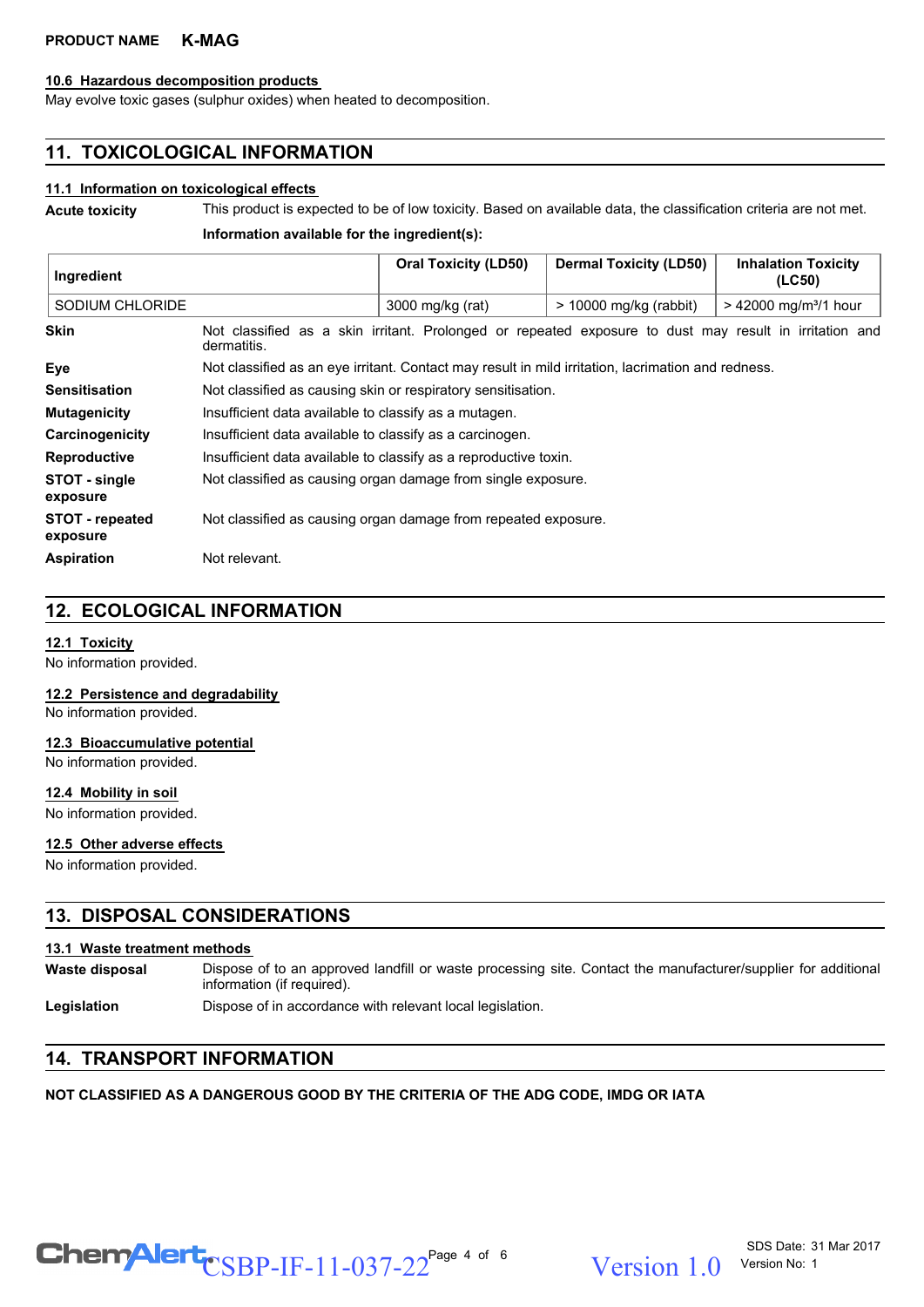|                                     | <b>LAND TRANSPORT (ADG)</b> | <b>SEA TRANSPORT (IMDG / IMO)</b> | AIR TRANSPORT (IATA / ICAO) |
|-------------------------------------|-----------------------------|-----------------------------------|-----------------------------|
| 14.1 UN Number                      | None allocated.             | None allocated.                   | None allocated.             |
| 14.2 Proper<br><b>Shipping Name</b> | None allocated.             | None allocated.                   | None allocated.             |
| 14.3 Transport<br>hazard class      | None allocated.             | None allocated.                   | None allocated.             |
| 14.4 Packing Group                  | None allocated.             | None allocated.                   | None allocated.             |

#### **14.5 Environmental hazards**

No information provided.

#### **14.6 Special precautions for user**

**Hazchem code** None allocated.

## **15. REGULATORY INFORMATION**

**15.1 Safety, health and environmental regulations/legislation specific for the substance or mixture**

A poison schedule number has not been allocated to this product using the criteria in the Standard for the Uniform Scheduling of Medicines and Poisons (SUSMP). **Poison schedule**

Safework Australia criteria is based on the Globally Harmonised System (GHS) of Classification and Labelling of Chemicals. **Classifications**

> The classifications and phrases listed below are based on the Approved Criteria for Classifying Hazardous Substances [NOHSC: 1008(2004)].

- **Hazard codes** None allocated.
- **Risk phrases** None allocated.
- **Safety phrases** None allocated.
- **AUSTRALIA: AICS (Australian Inventory of Chemical Substances)** All components are listed on AICS, or are exempt. **Inventory listing(s)**

## **16. OTHER INFORMATION**

RESPIRATORS: In general the use of respirators should be limited and engineering controls employed to avoid exposure. If respiratory equipment must be worn ensure correct respirator selection and training is undertaken. Remember that some respirators may be extremely uncomfortable when used for long periods. The use of air powered or air supplied respirators should be considered where prolonged or repeated use is necessary. **Additional information**

PERSONAL PROTECTIVE EQUIPMENT GUIDELINES:

The recommendation for protective equipment contained within this report is provided as a guide only. Factors such as form of product, method of application, working environment, quantity used, product concentration and the availability of engineering controls should be considered before final selection of personal protective equipment is made.

HEALTH EFFECTS FROM EXPOSURE:

It should be noted that the effects from exposure to this product will depend on several factors including: form of product; frequency and duration of use; quantity used; effectiveness of control measures; protective equipment used and method of application. Given that it is impractical to prepare a report which would encompass all possible scenarios, it is anticipated that users will assess the risks and apply control methods where appropriate.

 $\text{CSBP-IF-11-037-22}^{\text{Page 5 of 6}}$  Version 1.0

Version 1.0 Version No: 1

SDS Date: 31 Mar 2017